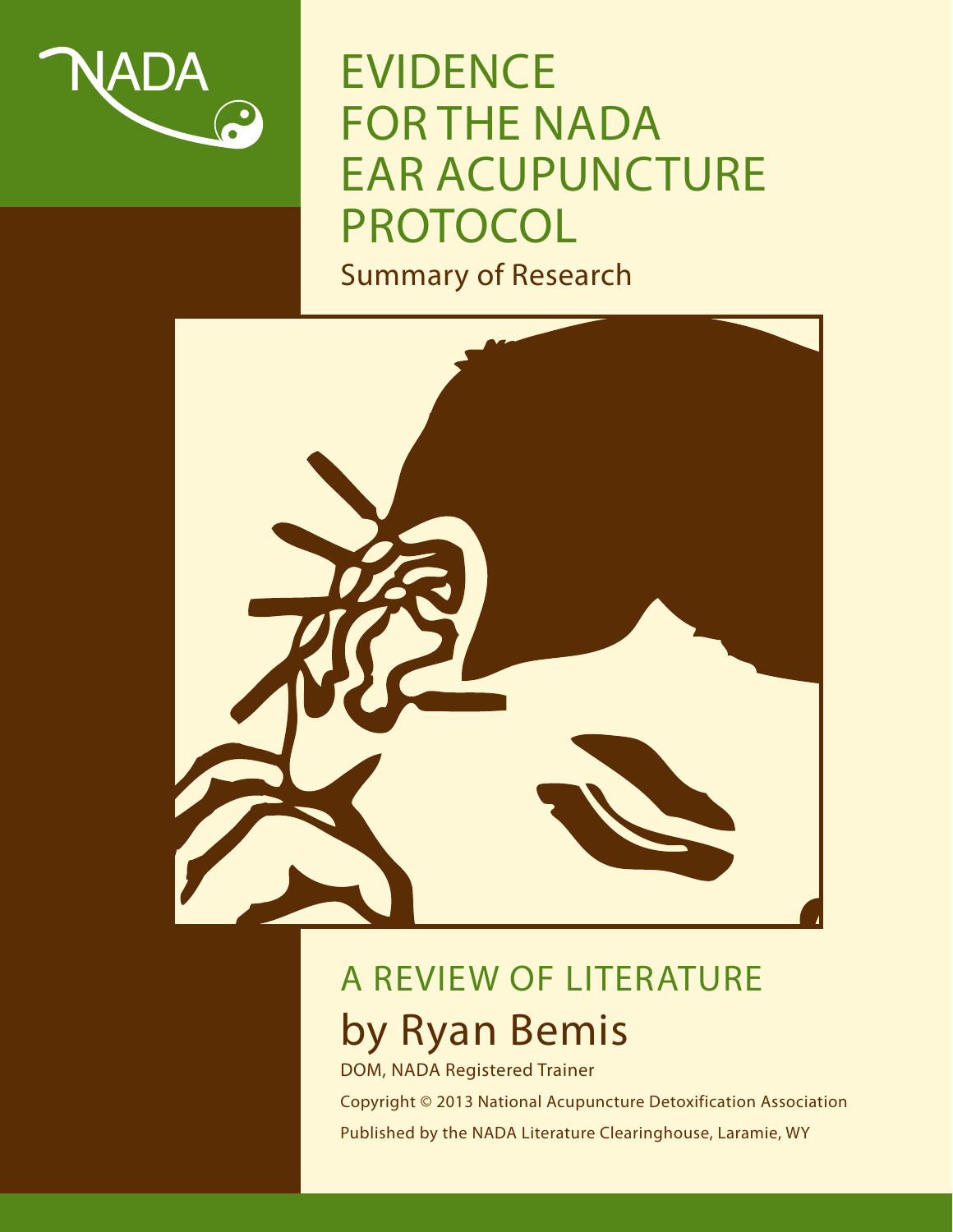

### Abstract

The National Acupuncture Detoxification Association (NADA) ear acupuncture protocol, originally developed for addiction treatment, has been adopted as a complementary therapy within a variety of community health settings. This review first offers an introduction to the NADA protocol, including its origins, development and its adjunctive application as a comprehensive model of care. Second, a review of evidence is offered on the use of the NADA protocol within addictions, behavioral health and cancer care.

## Introduction

The National Acupuncture Detoxification Association (NADA) ear acupuncture protocol utilizes up to five ear points--shen men, sympathetic, kidney, liver, and lung. Based on acupuncture analgesia research in Hong Kong (Wen & Cheng, 1973), this protocol was developed in the mid 1970's at Lincoln Hospital in the South Bronx, NY by physicians including Omura, Taft and Smith (Mitchell, 1995). The NADA protocol has since been incorporated within a variety of health care and self-help settings around the world. The technique is variously referred to in existing literature as acupuncture detoxification, acu detox, NADA acupuncture, the three-point protocol, the five-point protocol, five-needle protocol, 5NP, the SMART protocol, and Auricular Acupuncture (abbreviated AA). It is also commonly referenced as "community acupuncture," "acupuncture" and "auriculotherapy." For the purposes of this summary it will be referred to as the NADA protocol.

The NADA protocol is ideally offered as a part of a comprehensive model of care. Developed at Lincoln Hospital, the approach is known as the NADA model (see p.6), which includes several components that made it an effective and economical system of care (Smith, 2010). The model recognizes that not one single component of a comprehensive recovery or health program can be seen as a "cure" or "stand-alone" therapy for any condition. This assumption poses a challenge for researchers to isolate and determine the efficacy of the NADA protocol. As recent US Department of Justice and British Medical Journal publications have noted, the NADA protocol is best utilized as a component, not as an isolated function within community health programs (American University School of Public Affairs Justice Programs Office, 2011, Cowan, 2011). Future research should take this into consideration.

The NADA US organization, established in 1985 to provide training and education in the technique, estimates today that over 25,000 providers worldwide have been trained in the procedure. Projects that offer the NADA protocol exist today in over 40 countries (National Acupuncture Detoxification Association, 2013). The settings in which the NADA model has been integrated include addictions, psychiatric/mental health, prisons, disaster relief, Native American reservations, refugee settings, pastoral care, humanitarian aid, sickle cell, cancer and HIV/ADS care. This summary covers three areas: addictions, community health and cancer/blood disorders.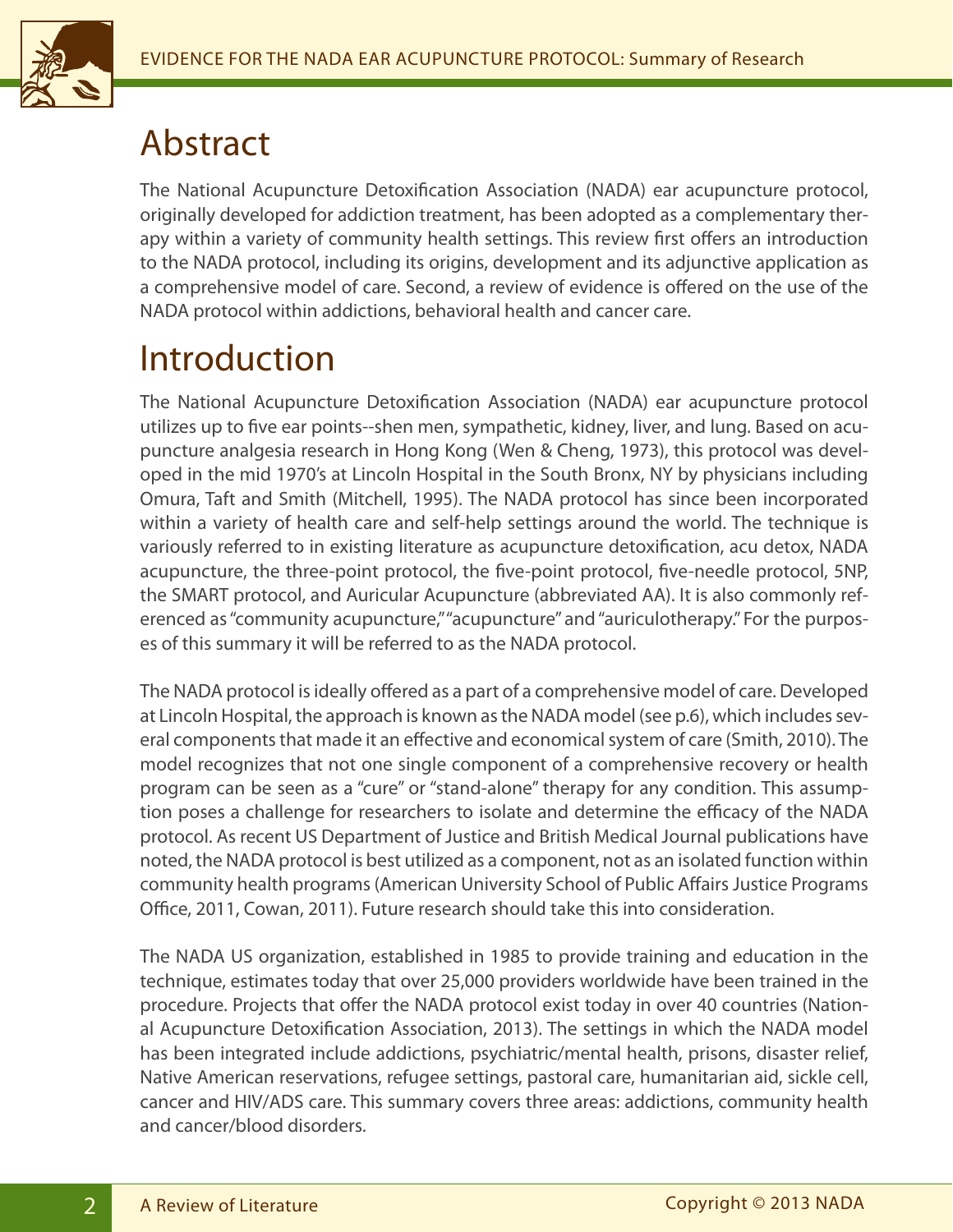

### Review of literature on the NADA protocol for community health

The following sections offer a review of current research, outcomes, prevalence and pilot data on the use of the NADA protocol as a community health adjunctive therapy, including addictions treatment, behavioral health and cancer care.

### Addictions

The prevalence and appropriateness of acupuncture for addictions is well established. The US federal government's Center for Substance Abuse Treatment (2007), the United Nations (2006), the State of New Mexico (Bigelow, 2008), as well as the US Department of Defense/ Veteran's Affairs (2010) have each published best practice guidelines that address the value of acupuncture for chemical dependency.

Federal statistics (SAMHSA, 2000) show that over 500 addictions programs in the US use some form of acupuncture. A more recent estimate by Reuben et al. (2005) determined that at least 1500 addictions programs worldwide use some form of acupuncture for addictions. In Denmark, the NADA protocol is one of the most prevalent forms of Complementary and Alternative Medicine modalities used within rehabilitation programs (Skovgaard, la Cour, & Kristensen 2012).

The evidence base for the adjunctive use of the NADA protocol for addictions continues to grow. Studies published in peer-reviewed journals support the adjunctive use of the NADA protocol for heroin, alcohol and cocaine addictions treatment (Bergdahl et al., 2012 Santasiero & Neussle, 2007, Russell, Sharp and Gilbertson 2000, Avants, Margolin, Holford, & Kosten, 2000, Shwartz, Saitz, Mulvey & Brannigan, 1999, Washburn, et al., 1993, Bullock, Culliton, Olander, 1989, Bullock, Ulmen, Culliton, & Olander, 1987,) as well as nicotine addictions (White, Rampes, Liu, Stead, & Campbell, 2011, Bier, Wilson, Studt, Shakleton, 2002, Stuyt & Meeker, 2006, He, Medbe, & Hostmark, 2001, He, Berg, & Hostmark, 1997). Recent studies by Chang, Sommers, & Hertz (2010), and Carter, Olshan-Perlmutter, Norton, & Smith (2011) demonstrate that the NADA protocol in addition to standard care is significantly better than standard addictions care alone. One observational study (Janssen, Demores & Whynot 2005) demonstrated the value of the NADA protocol for people with addictions problems within a harm reduction setting.

### Behavioral health

The use of ear acupuncture within behavioral health/psychiatric care has expanded in recent years, particularly within US and Indian military units (Niemtzow, 2011, Smith, 2012), European and US prisons and psychiatric hospitals (Smith, Carter, Landgren, & Stuyt, 2011). A national survey in Sweden found that the NADA protocol is widely used in public psy-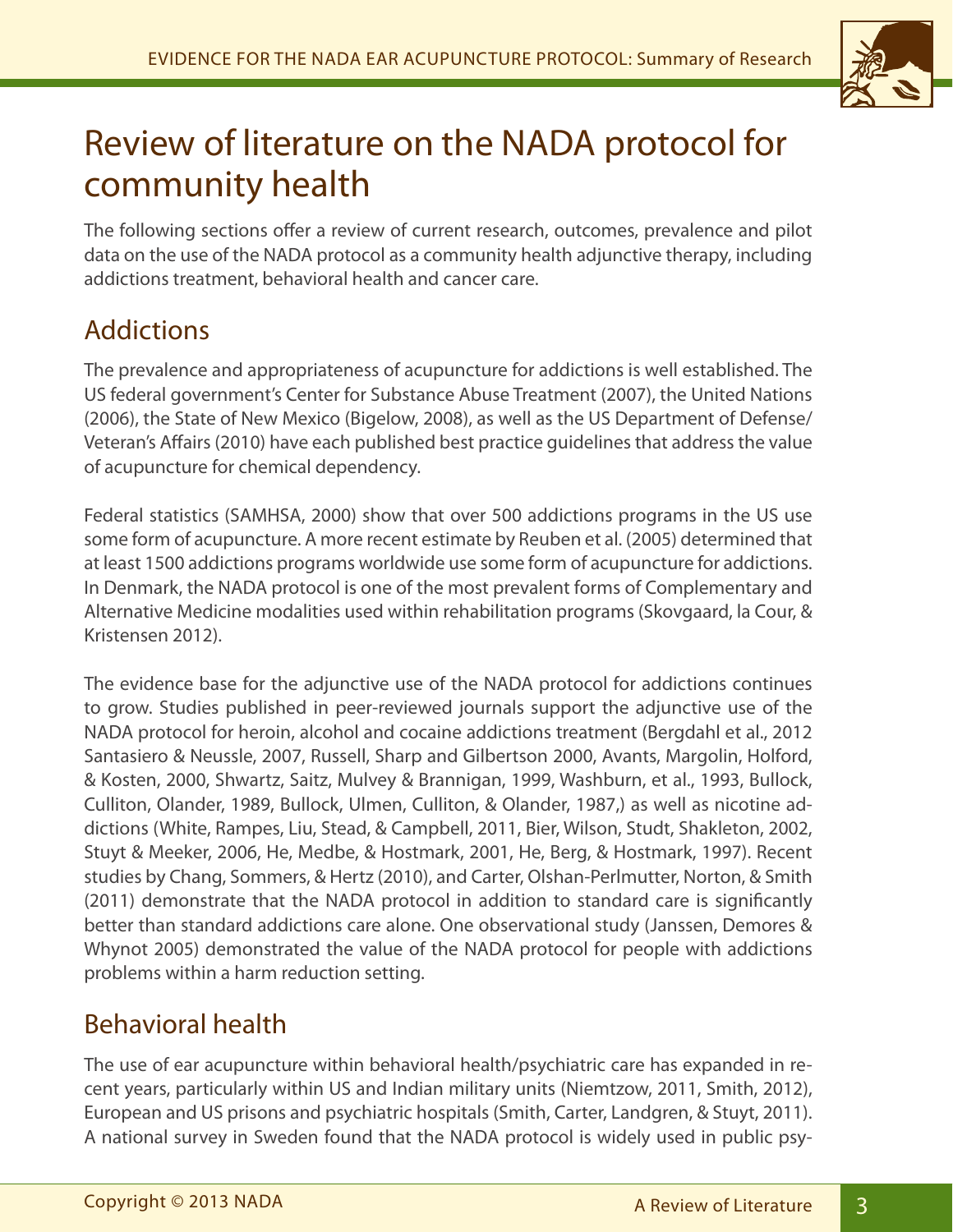

Acupuncture continues to be accepted within mainstream psychiatric treatment in the US. Yale Medical School has established a NADA training program for psychiatric residents (Bruce, 2011). The Department of Veteran's Affairs (VA) and the Department of Defense Evidence Based Practice Guidelines (2010) assigns a "good quality" of evidence to support the use of acupuncture to treat post traumatic stress disorder (PTSD), including symptoms of pain, insomnia, depression and addictions issues. Standardized ear protocols are applied for trauma and pain by mainstream military medics in the US (Niemtzow, Litscher, Burns, & Helms, 2009, Niemtzow et al., 2008, Niemtzow, 2011, Belard & Pock, 2011, Helms et al., 2011).

A number of studies support the adjunctive use of the NADA protocol for non-addictions programs within psychiatric hospital, mental health, and prison settings (Lemaire & Gonzalez, 2011, Payer, Ots, Marktl, Pfeifer, & Lehofer, 2007, Berman, Lundberg, Krook, & Gyllenhammar, 2004, Nixon, Cheng, & Cloutier, 2003, Berman & Lundberg 2002). Carter et al. (2011), though conducted within an addictions recovery setting, demonstrated how the NADA protocol alleviates a number of different common health symptoms. Additionally, several published qualitative reports (Cole & Yarberry, 2011, Yarberry, 2010), program evaluations (DARE 2011), acupuncture field reports (Dolan & Menolascino, 2010, Sommers & Porter, 2011) and news stories (Kocherga 2012, Scudder, 2012) demonstrate the value of the NADA protocol as a disaster relief/humanitarian aid intervention for first responders as well as populations affected by violence and trauma. Preliminary reports on the Military Stress Recovery Project's numerous clinics around the US demonstrate that the NADA protocol can assist veterans with a variety of psychiatric symptoms (Duda Harris, 2012).

### Cancer/Blood disorders

The NADA protocol has been used as an adjunctive care and self-help support modality for people with cancer and blood disorders, including sickle cell disease, AIDS/HIV, and cancer. Programs using the NADA protocol have been established in the Sickle Cell Support Group of Atlanta, Quest Center for Integrative Health's breast cancer and HIV programs in Portland, and the University of South Carolina Medical School. Two recent studies have demonstrated preliminary evidence for the use of the NADA protocol as part of cancer therapy (Valois, Young, Robinson, McCourt, & Maher, 2012, Harding, Harris, & Chadwich, 2008).

### Conclusion

The NADA protocol, developed as an addictions therapy, has been adapted into a variety of health care settings worldwide. The protocol is best integrated as a comprehensive model of care. This review of literature substantiates this modality's continued expansion within addictions and behavioral health treatment, including prisons, military medicine, and disaster relief/humanitarian aid, as well as its use to treat cancer/blood disorders.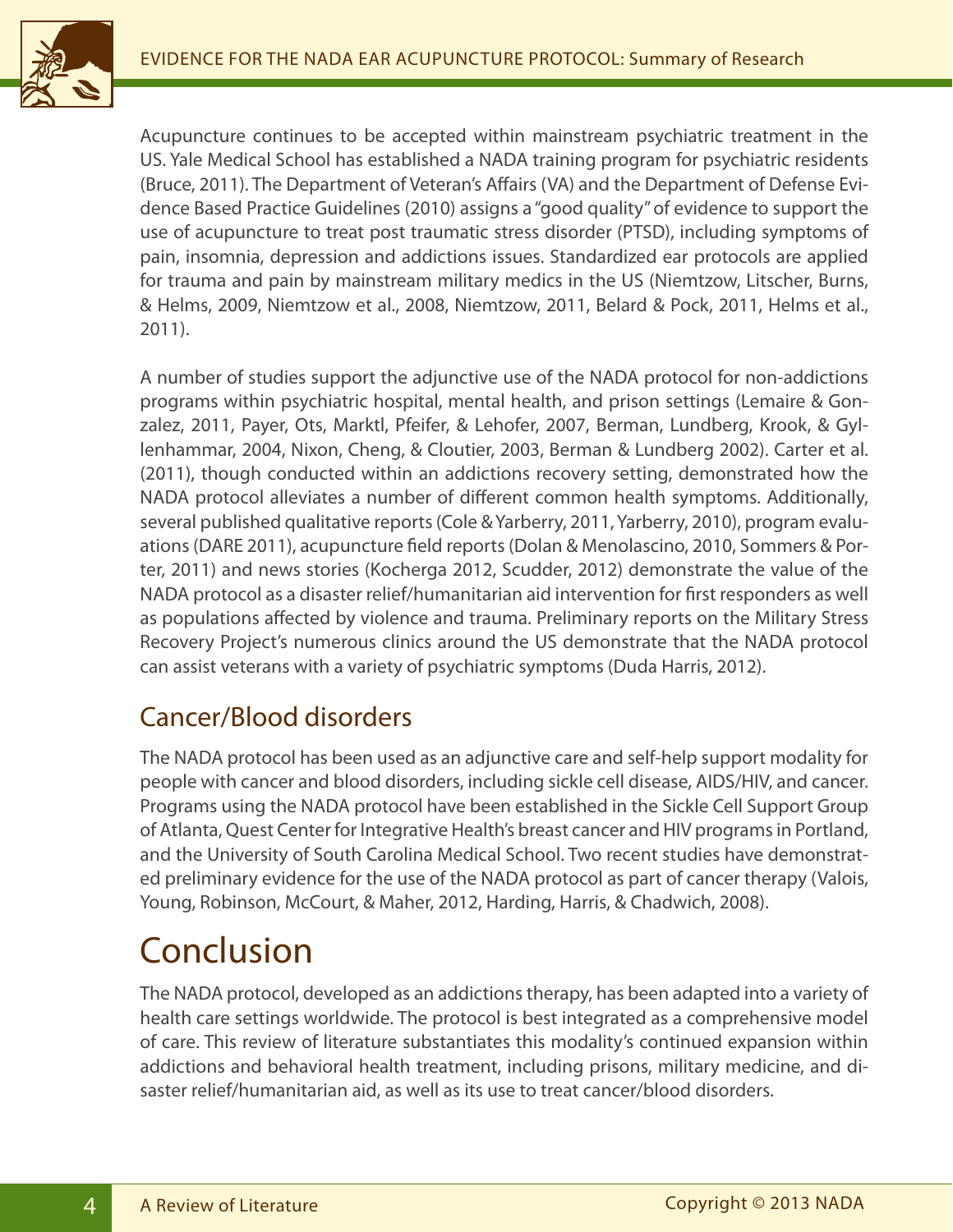

# Components of the NADA model

#### Integration within other interventions

These may include a supportive non-confrontational approach to counseling and medical care; an emphasis on self help, peer mentoring and/or 12 step groups early in the recovery process.

#### Barrier free

NADA treatments are offered as a "barrier free" treatment; lengthy assessments and intake are unnecessary to screen for "appropriate" patients. The NADA clinic serves as a "front end" to the other services, allowing the client the opportunity to experience "something significant" prior to committing to a treatment or med-

#### Regular treatments

Treatment is available without appointment throughout the week, ideally on a daily basis in early stages of treatment.

#### Communal setting

NADA treatment is provided in a group setting for a duration of 40-45 minutes. All clinical activities take place within a tolerant informal family-like atmosphere.

#### Local personnel and/or cross-trained health providers offer the therapy

Service delivery of the NADA protocol should not be dependent on full body acupuncturists or physicians. To maximize the cost-effectiveness, the accessibility of the treatments, and cultural competency, NADA protocol treatments are provided by NADA-trained health workers who already work within the existing community health program.

#### Use of toxicologies to monitor progress

When in the context of addictions treatment or pharmaceutical medication detoxification/tapering, frequent toxicologies are emphasized to monitor progress.

#### Collaboration with court-agencies

Clinicians have a willingness to work with court-related agencies, including drug court, mental health court and veteran's court.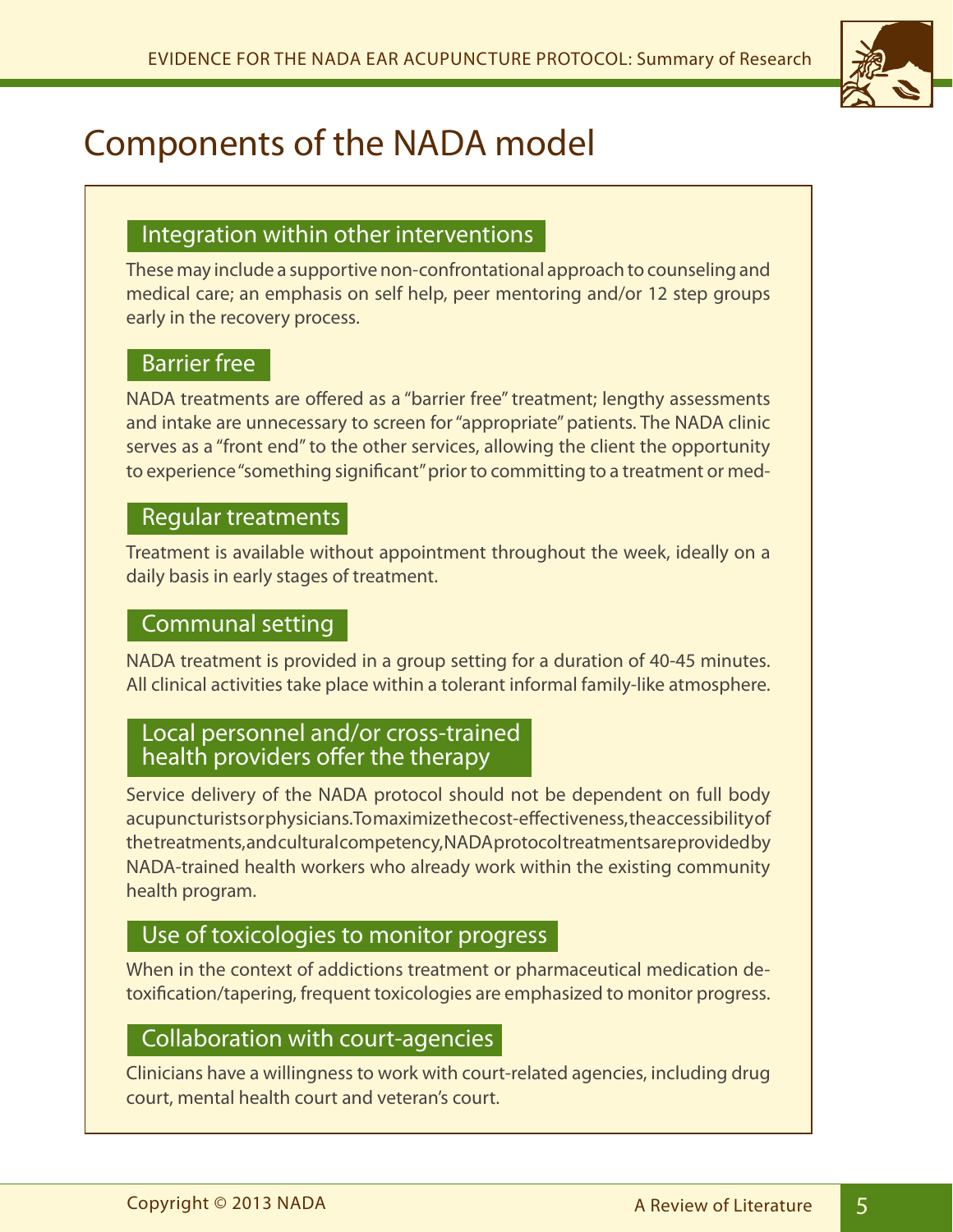

### Acknowledgments

Many thanks to Elizabeth Stuyt, Sara Bursac, David Eisen, Mateo Bernal, Ruth Ackerman, Kimberly Culligan, Hermine Berenger and Andrea Weber for assistance with this paper.

### About the writer

Ryan Bemis works as a NADA trainer, ADS supervisor, and community acupuncturist in the US/Mexico border region. He is licensed by the state of New Mexico as a Doctor of Oriental Medicine. He is a contributing writer for Guidepoints and AcuTake. He received his education in acupuncture and the NADA protocol at the Oregon College of Oriental Medicine in Portland, OR and Lincoln Hospital in the Bronx, NY.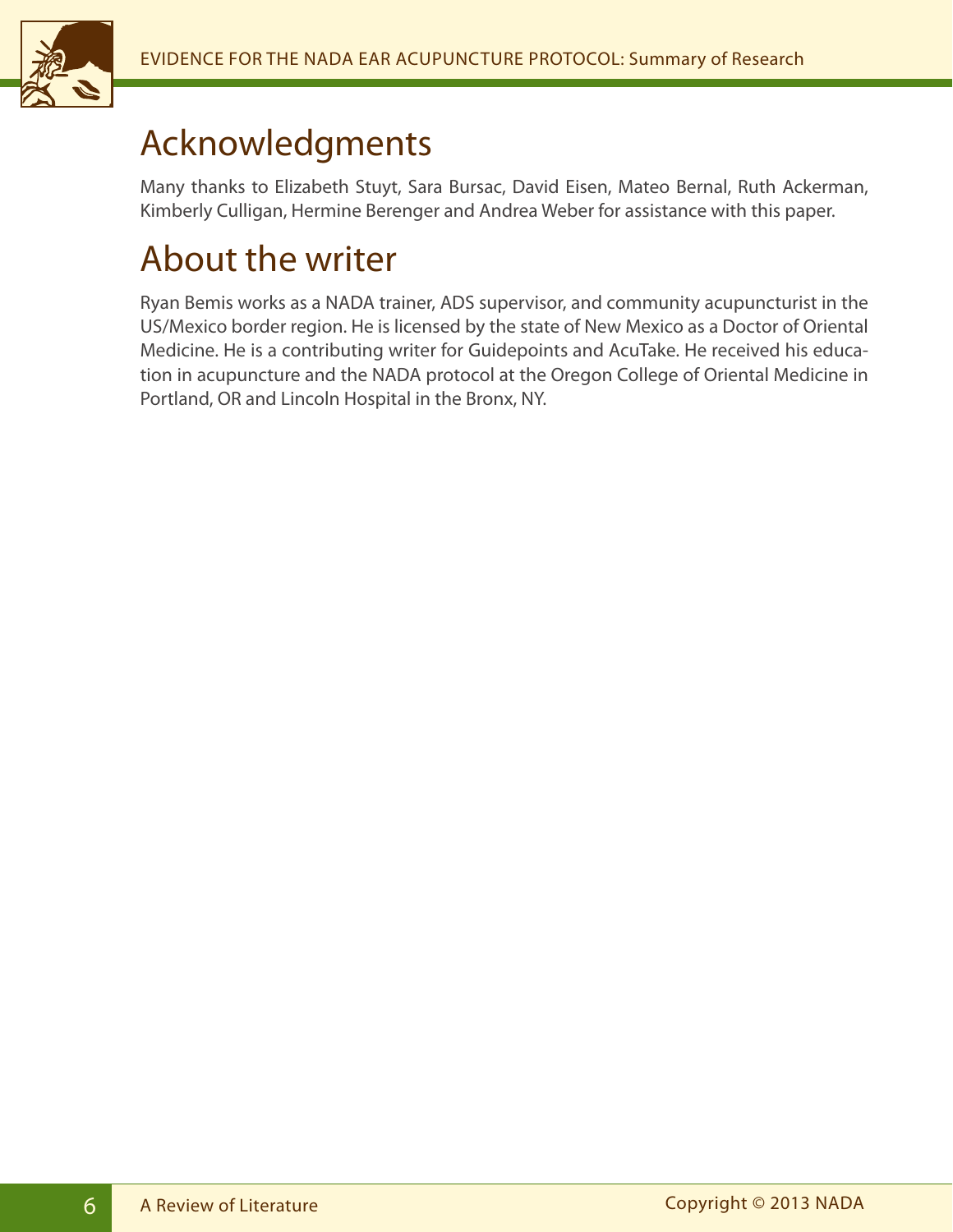

### References

American University School of Public Affairs, Justice Programs Office. (2011). Frequently Asked Questions Series: Effectiveness of acupuncture as an adjunct to substance abuse treatment: Summary of recent research findings. BJA Drug Court Technical Assistance Project. May 24, 2011. Retrieved from http://www1.spa.american.edu/justice/documents/4348. pdf

Avants, S.K., Margolin, A., Holford, T.R., Kosten, T.R. (2000). A randomized controlled trial of auricular acupuncture for cocaine dependence. Archives of Internal Medicine, 160(5), 2305- 2312.

Belard, J.L. & Rock, A.R. (2011). Acupuncture and NATO. Medical Acupuncture. 23(4), 271- 273.

Bergdahl, L., Berman, A.H., Haglund, K. (2012). Patients' experience of auricular acupuncture during protracted withdrawal. Journal of Psychiatric and Mental Health Nursing. Blackwell Publishing, 1-7. doi: 10.1111/jpm.12028

Berman, A.H., Lundberg, U., Krook, A.L., Gyllenhammar, C. (2004). Treating drug using prison inmates with auricular acupuncture: a randomized controlled trial. Journal of Substance Abuse Treatment. 26(2), 95-102.

Berman, A.H., Lundberg, U. (2002). Auricular acupuncture in prison psychiatric units: a pilot study. Acta Psychiatrica Scandinavica Supplementum. (412),152-157.

Bier, I.D., Wilson, J., Studt, P., Shakleton, M. (2002). Auricular acupuncture, education and smoking cessation: A randomized, sham controlled trial. American Journal of Public Health. (92), 1642 – 1647.

Bigelow, J. (2008). Governor Richardson's Task Force On Prison Reform. Increasing public safety in New Mexico before, curing and after incarceration: New directions for reform in New Mexico corrections. State of New Mexico. Retrieved from http://corrections.state. nm.us/reentry\_reform/docs/prision\_reform.pdf

Brizer, D., Castenada, R. (2010). Ear acupuncture in addiction treatment: NADA protocol. Clinical Addiction Psychiatry. Cambridge: University Press, 232-236.

Bruce, L. (2011). Ear Acupuncture: A tool for recovery. Yale School of Medicine Department of Psychiatry Website. Contributed by Connecticut Mental Health Center. Retrieved from from http://medicine.yale.edu/psychiatry/newsandevents/cmhcacupuncture.aspx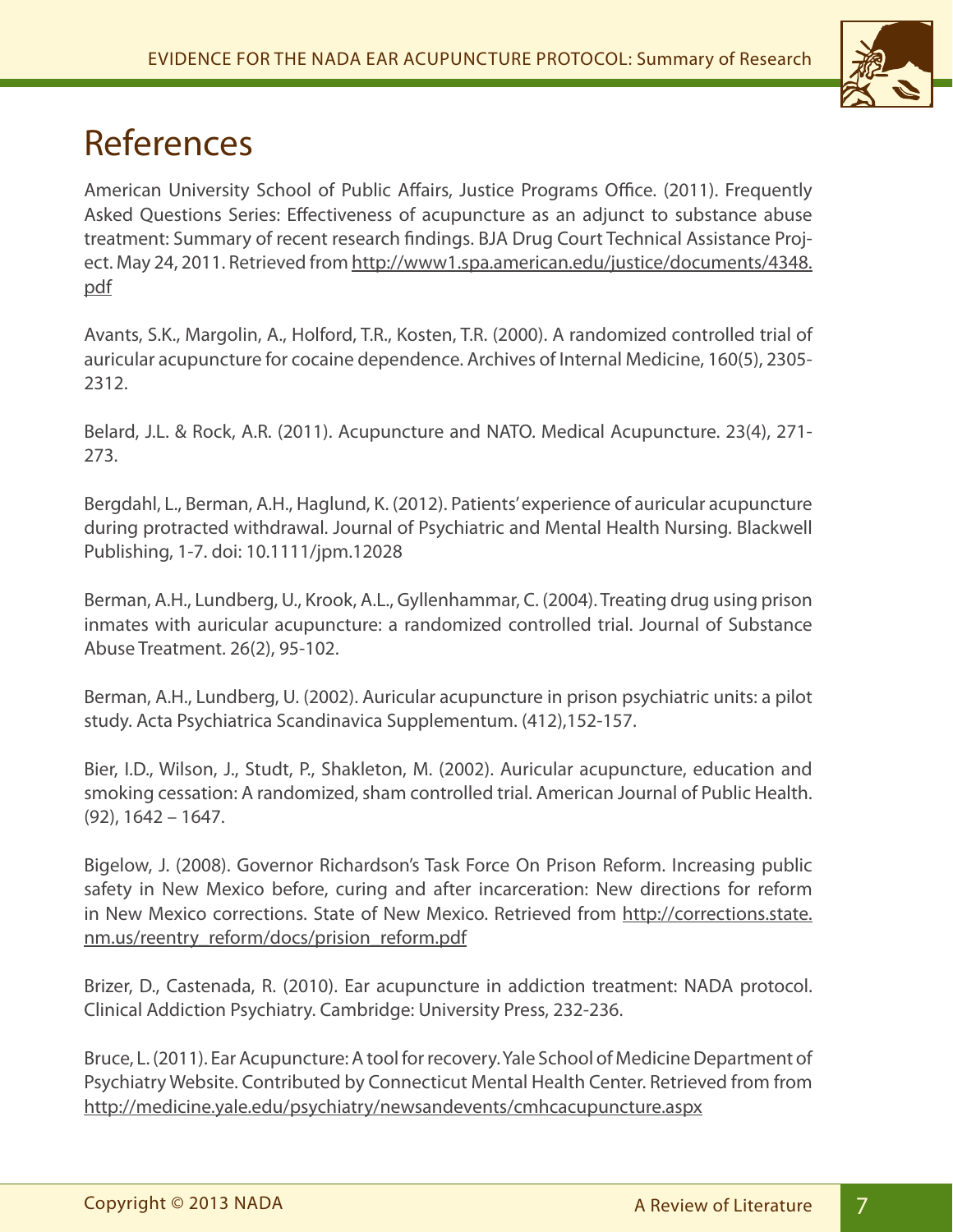

Bullock, M.L., Culliton, P.C., Olander, R.T. (1989). Controlled trial of acupuncture for severe recidivistic alcoholism. The Lancet. 1(8652), 1435-1439.

Bullock, M.L., Ulmen, A.J., Culliton, P.D., & Olander, R.T. (1987). Acupuncture treatment of alcohol recidivism. Alcoholism: Clinical and Experiential Research, 11(3), 292-295.

Carter, K.O., Olshan-Perlmutter, M., Norton, H.J. & Smith, M.O. (2011) NADA acupuncture prospective trial in patients with substance use disorders and seven common health symptoms. Medical Acupuncture. 23(3), 131-135. doi:10.1089/acu.2010.0784.

Center for Substance Abuse Treatment. (2006). Detoxification and substance abuse treatment. Treatment Improvement Protocol (TIP) Series 45. (DHHS Publication No. SMA 06- 4131). Rockville (MD): Substance Abuse and Mental Health Services Administration (US).

Chang, B.H., Sommers, E., Hertz, L. (2010). Acupuncture and relaxation response for substance use disorder recovery. Journal of Substance Use. 15(6),390-401.

Cole, B., Yarberry, M. (2011). NADA training provides PTSD relief in Haiti. Deutsche Zeitschrift für Akupunktur, 54, 21-24.

Cowan, D. (2010). Methodological issues in evaluating auricular acupuncture therapy for problems arising from the use of drugs and alcohol. Acupuncture Medicine. 29(3), 227-229. doi:10.1136/aim.2010.003772

DARE Network Staff. (2011). DARE Network 2011 Annual Report. Retrieved from http:// www.darenetwork.com/images/documents/2011dare\_annual\_report.pdf

Department of Veterans Affairs and Department of Defense. (2010). Clinical practice guideline for management of post-traumatic stress. Washington, DC: US Department of Veterans Affairs. Retrieved from http://www.healthquality.va.govPost Traumatic Stress Disorder PTSD.asp

Dolan, S.D. & Menolascino, S. (November 2010). The legacy of St. Vincent's Hospital for trauma recovery. Guidepoints. (1, 4-5)

Duda Harris, T. (2012). Finding Solace and Relief: Acupuncture for Veterans. Acupuncture Today. 14 (2). Retrieved from http://www.acupuncturetoday.com/mpacms/at/article. php?id=32693

Harding, C., Harris, A., Chadwich, D. (2008). Auricular acupuncture: A novel treatment for vasomotor symptoms associated with luteinizing-hormone releasing agonist treatment for prostate cancer. BJU International. 103(2), 186-190.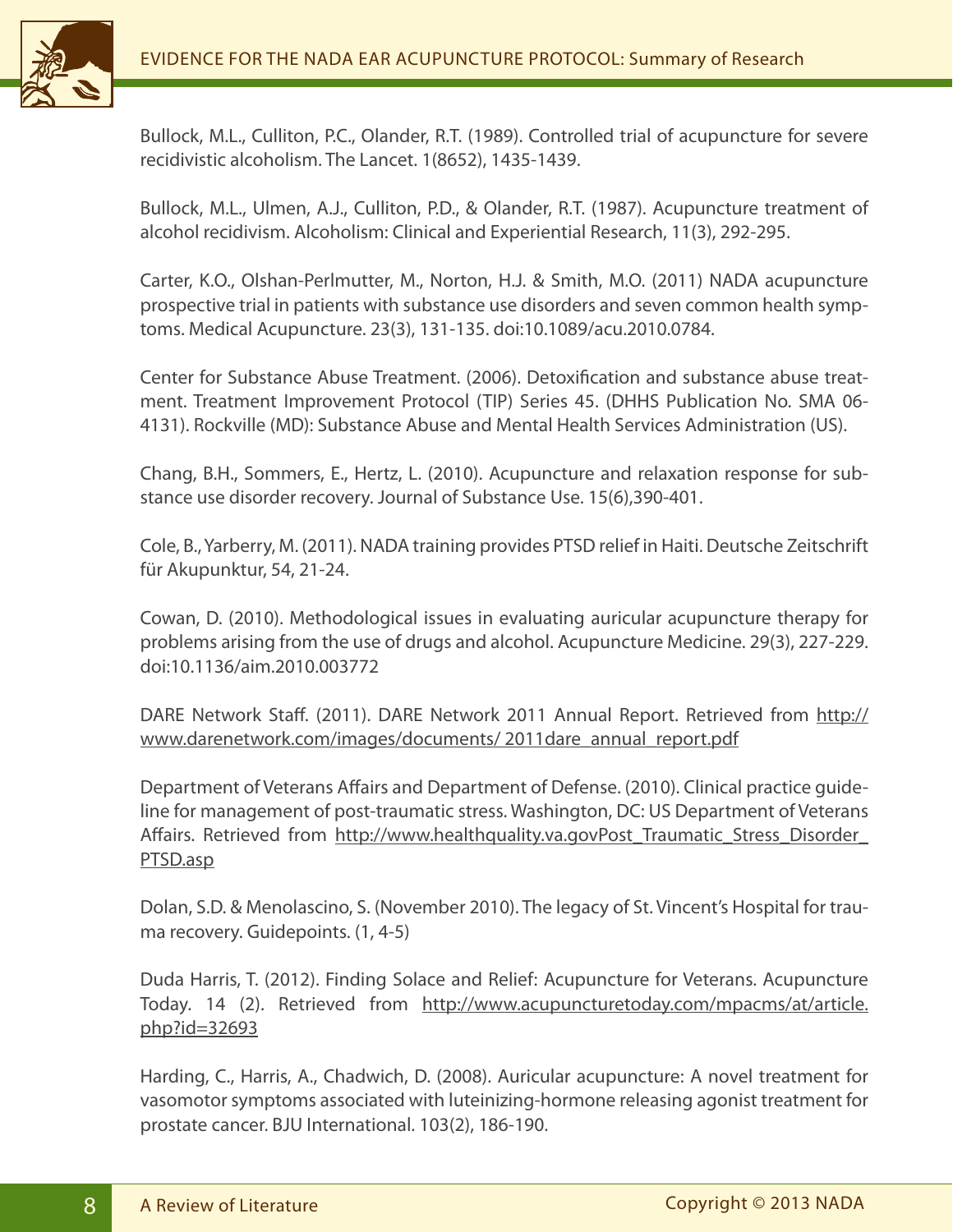

He, D., Berg, J.E., Hostmark, A.T. (1997). Effects of acupuncture on smoking cessation or reduction for motivated smokers. Preventive Medicine. 26, 208-214.

He, D., Medbe, J.I., Hostmark, A.T. (2001). Effect of acupuncture on smoking cessation or reduction: an 8-month and 5-year follow-up study. Preventive Medicine. 33, 364-372.

Helms, J.M., Walkowski, S.A., Elkiss, M., Pittman, D., Kouchis, N.S., Lawrence, B. (2011). HMI auricular trauma protocol: An acupuncture approach for trauma spectrum symptoms. Medical Acupuncture. 23(4), 209-213.

Janssen, P.A., Demorest, L.C., Whynot, E.M. (2005). Acupuncture for substance abuse treatment in downtown eastside of Vancouver. Journal of Urban Health: Bulletin of the New York Academy of Medicine, 82 (2), 285-295.

Kocherga, A. (September 11, 2012). Residents in violent border city use acupuncture to cope with trauma. KVUE News. Austin: Border News Bureau. Retrieved from http://www. kvue.com/news/Residents-in-violent-border-city-use- acupuncture-to-cope-with-trauma-169254316.html

Lemaire, J., Gonzalez, M., (2011). Auricular acupuncture pilot project: Final report. Addictions Foundation of Manitoba: Program Evaluation Department. Retrieved from http:// www.afm.mb.ca/About%20AFM/documents/AFMAurAcupReportFinalMay2011.pdf

Lindell, L. & Ek, A.M. (2010). Komplementära metoder i psykiatriska verksamheter –och brukares upplevelser och erfarenheter [Complementary Methods in Psychiatric Activities– and Users' Experiences]. Malmö, Sweden: Malmö University. Retrieved from http://dspace.mah. se/bitstream/handle/2043/10520/FoU%20Rapport%202010\_5.pdf? sequence=1

Mitchell, E.R. (1995). Fighting drug abuse with acupuncture. California, USA: Pacific View Press.

National Acupuncture Detoxification Association. (2010). Acupuncture Detoxification Specialist Training and Resource Manual. Laramie, WY: NADA Literature Clearinghouse.

National Acupuncture Detoxification Association. (2013). National Acupuncture Detoxification Association website. Retrieved from http://www.acudetox.com/ about-nada/12-faqs

Niemtzow, R.C. (2011). Integrating acupuncture into military medicine: Strategies and challenges. Medical Acupuncture. 23(4), 203-204.

Niemtzow, R.C. Litscher, G., Burns, S.M., Helms, J.M. (2009). Battlefied Acupuncture: Update. Medical Acupuncture. 21, 1-4.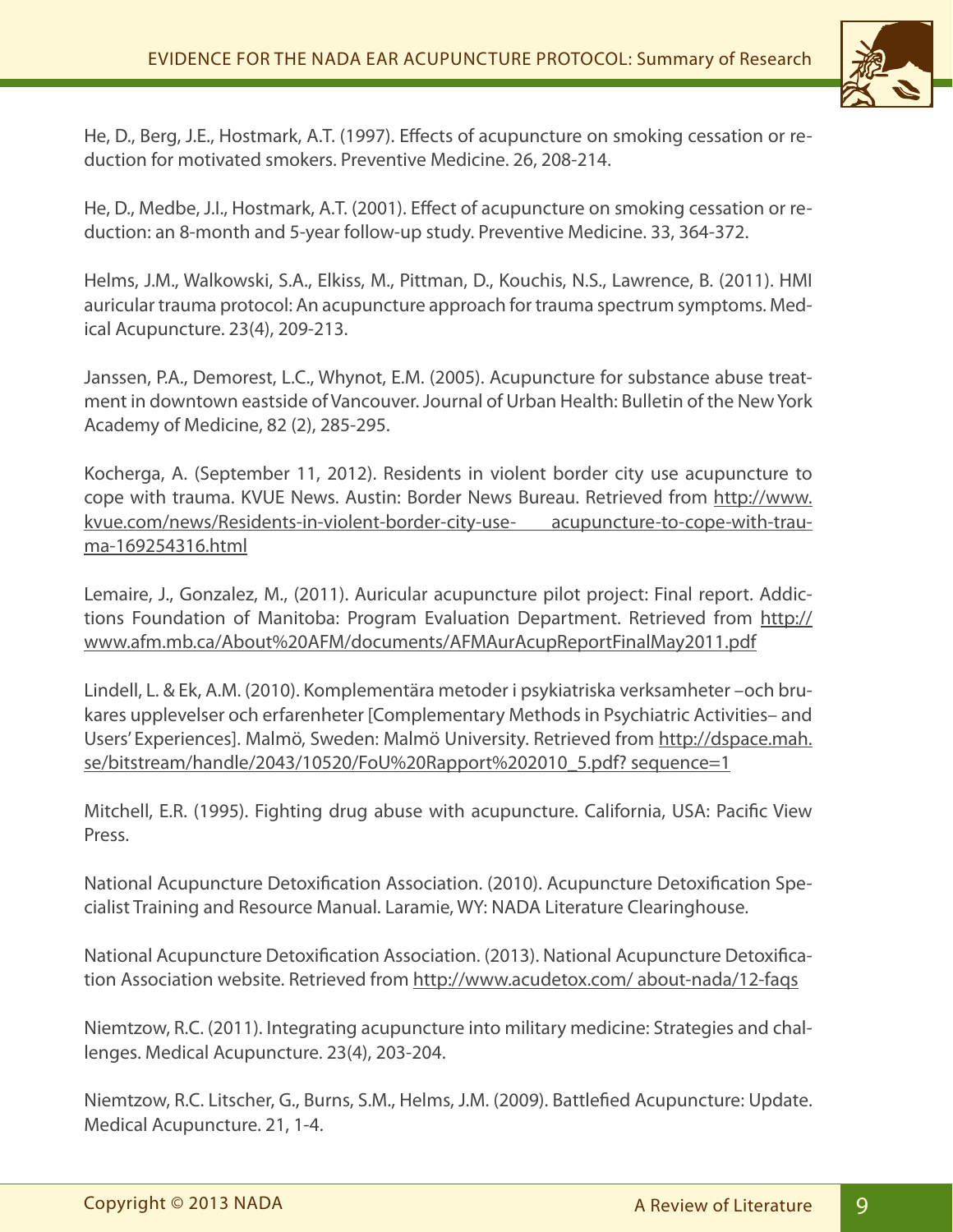

Niemtzow, R.C., Burns, S.M., Cooper, J. Libretto, S, Walter, J.A.G., Baxter. (2008). Acupuncture clinical pain trial in a military medical center: Outcomes. Medical Acupuncture. 20(4), 255- 261. doi:10.1089/acu.2008.0594

Nixon, M.K., Cheng, M., Cloutier, P. (2003). An open trial of auricular acupuncture for the treatment of repetitive self-injury in depressed adolescents. Canadian Child Adolescent Psychiatric Review. 12(1), 10-12.

Payer, K., Ots, T., Marktl, G., Pfeifer, F., Lehofer, M. (2007). Patient satisfaction with the NADA protocol in a psychiatric ward: An observational study of practical application. Deutsche Zeitschrift für Akupunktur, 50, 10-13.

Reuben, C, Chen, T.J.H, Blum, S.H. Braverman, E., Waite, R., Miller, J., Sewall, S., Blum, K., Meshkin, K., Mengucci, J. (2005). Acupuncture & auriculotherapy: valuable natural treatment modalities for addiction. Townsend Letter for Doctors and Patients. 269 (81), 84.

Russell, L.C., Sharp, B., Gilbertson, B. (2000). Acupuncture for addicted patients with chronic histories of arrest. A pilot study of the Consortium Treatment Center. Journal of Substance Abuse Treatment, 19, 199-205.

SAMSHA: Substance Abuse and Mental Health Services Administration. (2000). Uniform Facility Data Set (UFDS):1999 (DHHS Publication no. (SMA) 99-3314). Washington, DC: US Department of Health and Human Services.

Santasiero, R. P. Neussle, G. (2007). Cost-effectiveness of auricular acupuncture for treating substance abuse In an HMO setting: A pilot study. Medical Acupuncture. 16 (3).

Scudder, C. (August 11, 2012). Doctors, specialists use non-traditional medicine to treat veterans. Kansas City Health Infozine. Retrieved from http://www.infozine.com/news/stories/ op/storiesView/sid/52791/

Shwartz, M., Saitz, R., Mulvey, K., Brannigan, P. (1999). The value of acupuncture detoxification programs in a substance abuse treatment system. Journal of Substance Abuse Treatment. 17(4), 305-312.

Skovgaard, L, la Cour, S. Kristensen, M. (2012). Use of complementary and alternative medicine at Danish rehabilitation institutions and drug centres. Ugeskr Laeger. 174(1-2), 39-41.

Smith, Michael. (2010). Ear acupuncture in addiction treatment: NADA protocol. In D. Brizer & R. Castenada (Eds.), Clinical Addiction Psychiatry (232-236). Cambridge: Cambridge University Press.